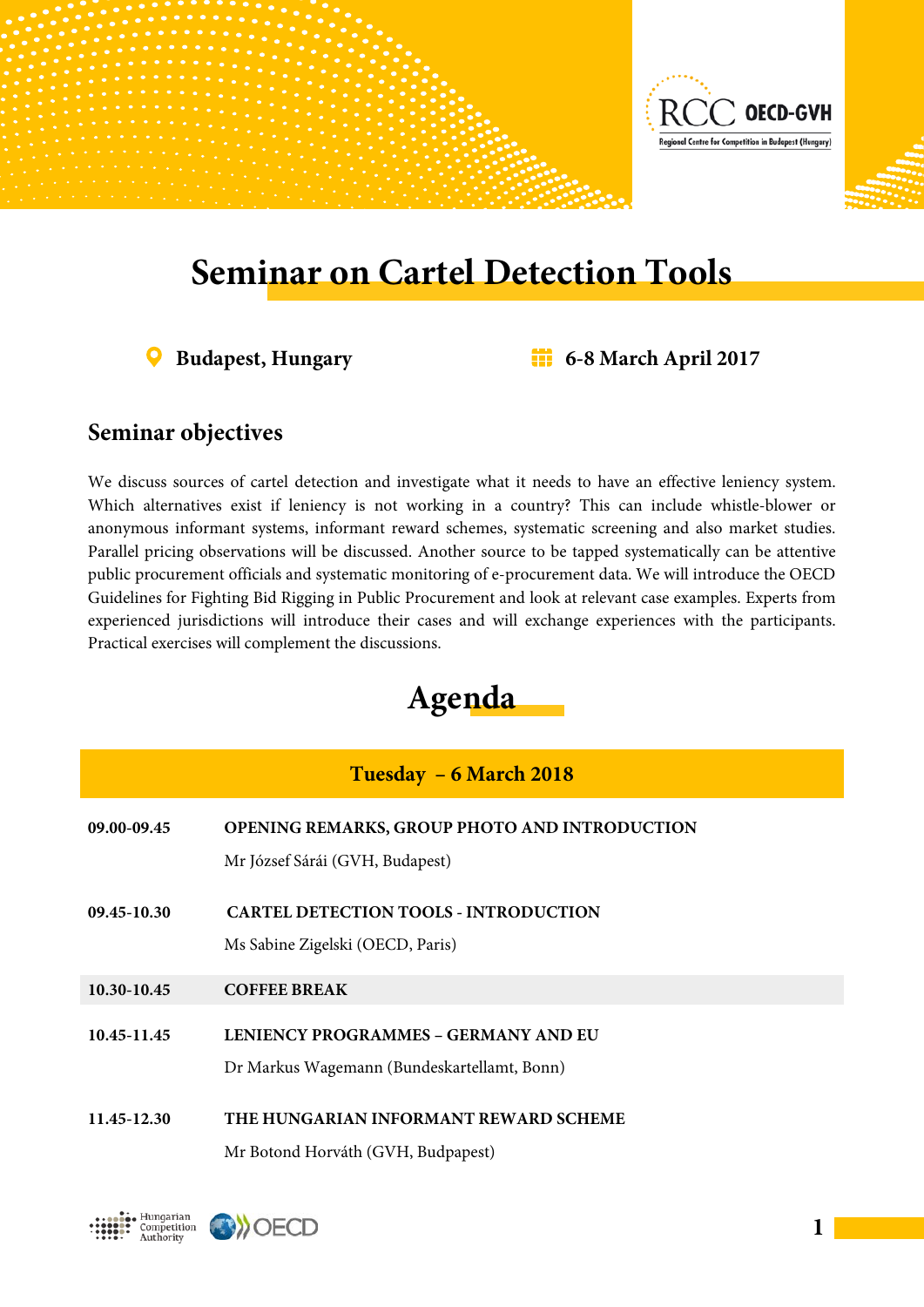| 12.30-14.00 | <b>LUNCH</b>                                                                                         |
|-------------|------------------------------------------------------------------------------------------------------|
| 14.00-15.30 | HYPOTHETICAL CASE EXERCISE - LENIENCY APPLICATION<br>Ms Sabine Zigelski (OECD, Paris)                |
| 15.30-15.45 | <b>COFFEE BREAK</b>                                                                                  |
| 15.45-16.30 | <b>COUNTRY CASE STUDY: UKRAINE</b>                                                                   |
|             | <b>CASE DISCUSSANT: BOSNIA AND HERZEGOVINA</b>                                                       |
| 16.30-17.30 | <b>ACTIVE CARTEL DETECTION</b>                                                                       |
|             | Ms Jolanta Ivanauskienè (Lithuanian Competition Council, Vilnius)                                    |
| 19.00-21.00 | <b>WELCOME DINNER</b>                                                                                |
|             | <b>Wednesday, 7 March 2018</b>                                                                       |
| 09.00-10.00 | THE OECD GUIDELINES FOR FIGHTING BID RIGGING IN PUBLIC<br>PROCUREMENT Available at <b>oe.cd/gfbr</b> |
|             | Ms Sabine Zigelski (OECD, Paris)                                                                     |
| 10.00-10.45 | <b>COUNTRY CASE STUDY: ARMENIA - CASE DISCUSSANT: BULGARIA</b>                                       |
| 10.45-11.00 | <b>COFFEE BREAK</b>                                                                                  |
| 11.00-12.00 | THE CMA'S CARTEL SCREENING TOOL: THE UK EXPERIENCE                                                   |
|             | Mr Kwadjo Adjepong and Ms Heena Mistry (CMA, London)                                                 |
| 12.00-13.15 | <b>LUNCH</b>                                                                                         |
| 13.15-15.00 | <b>HYPOTHETICAL CASE EXERCISE - CARTEL DETECTION IN PUBLIC</b><br><b>PROCUREMENT</b>                 |
|             | Ms Sabine Zigelski (OECD, Paris)                                                                     |
| 15.00-15.15 | <b>COFFEE BREAK</b>                                                                                  |
| 15.15-16.30 | <b>COUNTRY CASE STUDY: SERBIA</b>                                                                    |
|             | <b>CASE DISCUSSANT: AZERBAIJAN</b>                                                                   |
| 16.30-17.15 | <b>COUNTRY CASE STUDY: GEORGIA</b>                                                                   |
|             | <b>CASE DISCUSSANT: KYRGIZSTAN</b>                                                                   |
| 19.00-21.00 | <b>DINNER</b>                                                                                        |